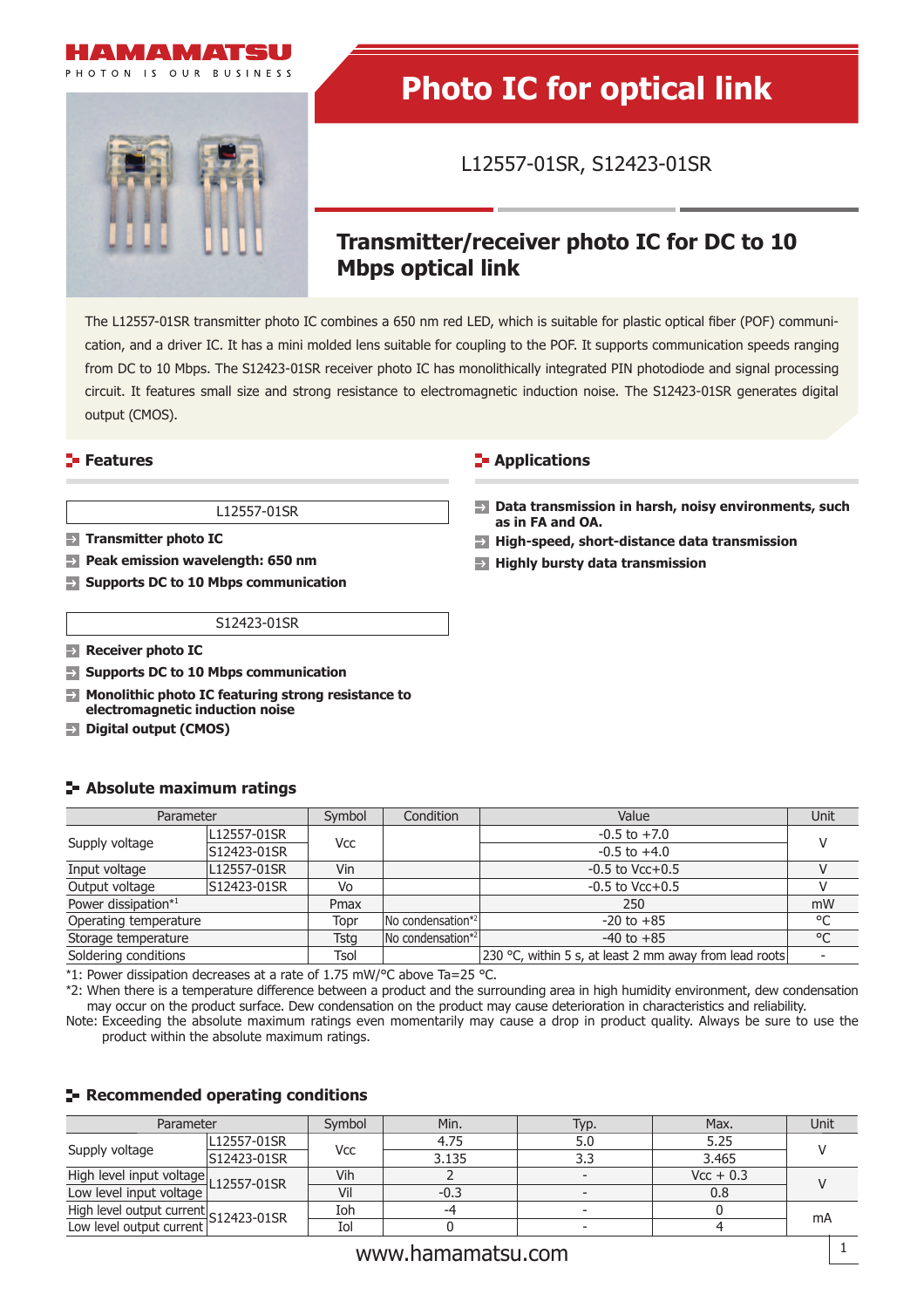#### L12557-01SR

#### **E** Electrical and optical characteristics (Ta=25 °C, Vcc=4.75 to 5.25 V, unless otherwise noted)

| Parameter                                               | Symbol | Condition                          | Min.    | Typ. | Max.   | <b>Unit</b>     |
|---------------------------------------------------------|--------|------------------------------------|---------|------|--------|-----------------|
| Current consumption                                     | Icc    | Vin=2.0 V                          |         |      | 40     | mA              |
| Data transmission rate                                  | fD     | Biphase signal<br>(NRZ conversion) | DC      |      | 10     | <b>Mbps</b>     |
| Peak emission wavelength                                | λp     |                                    | 630     | 650  | 670    | nm              |
| Temperature coefficient for<br>peak emission wavelength | Тсλ    |                                    |         | 0.13 |        | nm/°C           |
| Spectral half width (FWHM)                              | Δλ     |                                    |         | 20   | 30     | nm              |
| Fiber coupling optical output                           | Po     | Peak value* <sup>3</sup>           | $-10.0$ |      | $-1.0$ | d <sub>Bm</sub> |
| Rise time                                               | tr     | 20 to 80%*3 *4 *5                  |         |      | 20     | ns              |
| Fall time                                               | tf     | 80 to 20 % <sup>*3 *4</sup> *5     |         |      | 20     | ns              |
| Pulse width distortion                                  | ΔTw    | $150\sqrt{0*3*4*5}$                | $-15$   |      | $+15$  | ns              |
| <b>Jitter</b>                                           | Δtj    | $*3*4*5$                           |         |      | 20     | ps              |

\*3: For the fiber, use Mitsubishi Rayon GH4001 ( $\phi$ 1 mm, SI-POF, NA=0.5, 1 m).

\*4: For the input signal, a 10 Mbps pseudo-random biphase signal is assumed.

\*5: Defined using the average at 50% duty ratio.

#### S12423-01SR

#### **E** Electrical and optical characteristics (Ta=25 °C, Vcc=3.135 to 3.465 V, unless otherwise noted)

| Parameter               |                            | Symbol     | Condition                          | Min.                     | Typ. | Max.  | Unit        |
|-------------------------|----------------------------|------------|------------------------------------|--------------------------|------|-------|-------------|
| Data rate               |                            | fD         | Biphase signal<br>(NRZ conversion) | DC.                      |      | 10    | <b>Mbps</b> |
| Current consumption     |                            | Icc        | No optical input                   | -                        |      | 40    | mA          |
| Maximum reception level |                            | Pi max     | Peak value* <sup>6</sup>           | $-2$                     |      |       | dBm         |
| Minimum reception level |                            | Pi min     | Peak value, Pe=10-7*6              |                          |      | $-20$ | dBm         |
|                         | High level output voltagel | Voh        | Ioh=-150 µA                        | 2.7                      |      |       |             |
| Output voltage          | Low level output voltage   | Vol        | Iol=1.6 mA                         |                          |      | 0.4   | V           |
|                         | Rise time                  | tr         | 20% to 80% <sup>*4 *7</sup>        | $\overline{\phantom{0}}$ |      | 20    | ns          |
|                         | Fall time                  | tf         | 20% to 80%*4 *7                    |                          |      | 20    | ns          |
| Pulse width distortion  |                            | $\Delta t$ | $*4 *6 *7$                         | $-25$                    |      | $+25$ | ns          |
| Jitter                  |                            | Δtj        | $*4 *6 *7$                         |                          |      | 20    | ns          |

\*6: A signal generated by a Hamamatsu's standard signal generator is assumed for the optical input signal.

\*7: CL=5 pF (including parasitic capacitance of probe, connector, and printed circuit board)



KPICC0250EA

#### Note: [L12557-01SR, S12423-01SR]

· Connect a 0.1 μF bypass capacitor within 3 mm of this element's lead (between Vcc and GND). In addition, connect a 4.7 μF capacitor. · Align the center axes of the fiber and package lens, and make the gap between the fiber and the optical reference plane of the lens surface 0.1 mm.

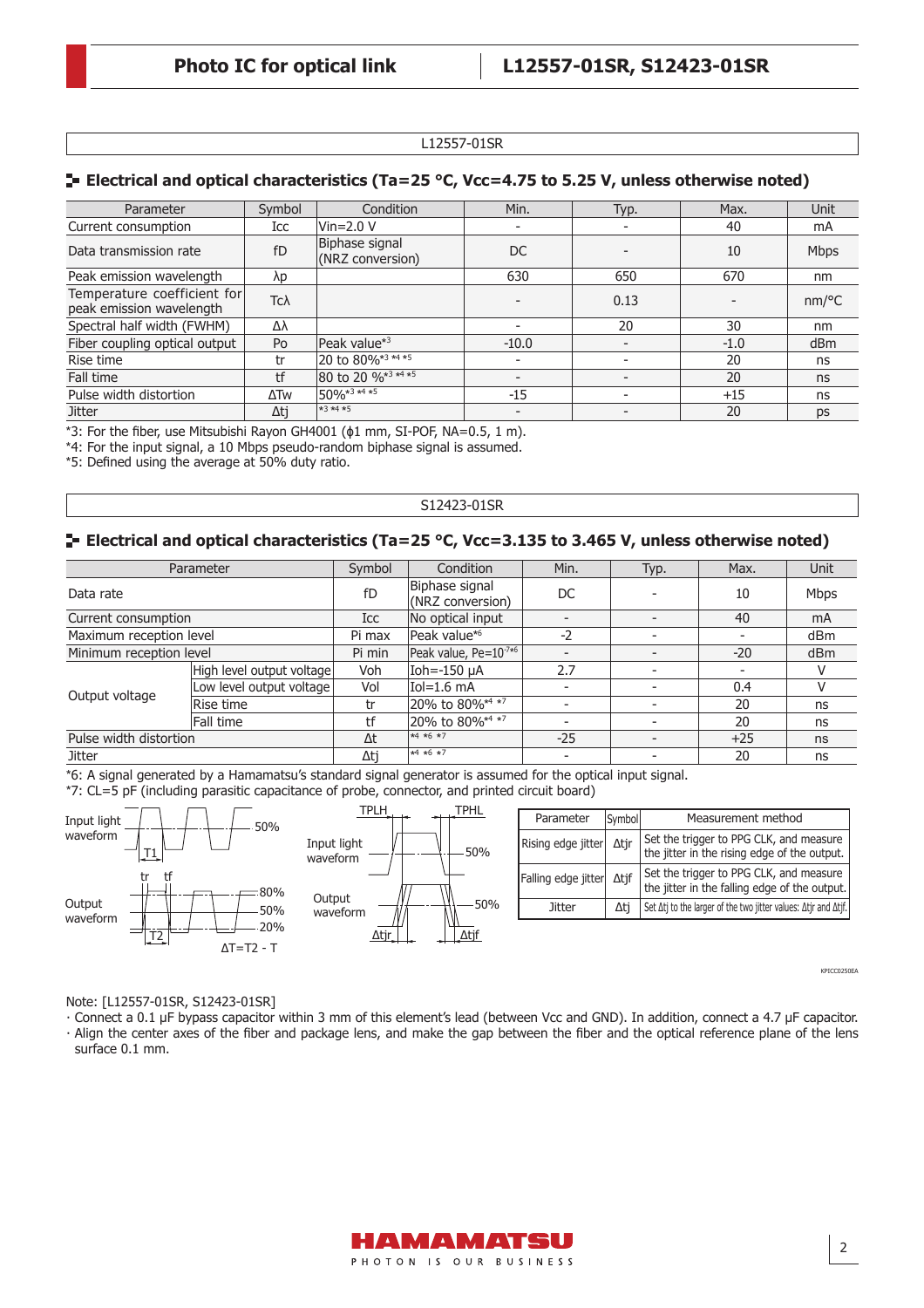#### **P** Dimensional outline (unit: mm)





|          |     | Pin no.   L12557-01SR   S12423-01SR |  |  |
|----------|-----|-------------------------------------|--|--|
|          | Vin | Vout                                |  |  |
| $^{(2)}$ | GND | GND                                 |  |  |
| '3.      | GND | Vcc                                 |  |  |
|          | Vcc | Vcc                                 |  |  |

Tolerance unless otherwise noted:  $\pm 0.1$ ,  $\pm 2^{\circ}$ Shaded area indicates burr. Values in parentheses indicate reference values.

Standard packing type Plastic tray (100 pcs/tray) Material: PVC (conductive)



0.25 ϕ1.24 0.66

Enlarged view of A

KPICA0096EA

### **F** Related information

[www.hamamatsu.com/sp/ssd/doc\\_en.html](http://www.hamamatsu.com/sp/ssd/doc_en.html)

- **Precautions**
- ∙ Disclaimer
- ∙ Metal, ceramic, plastic products